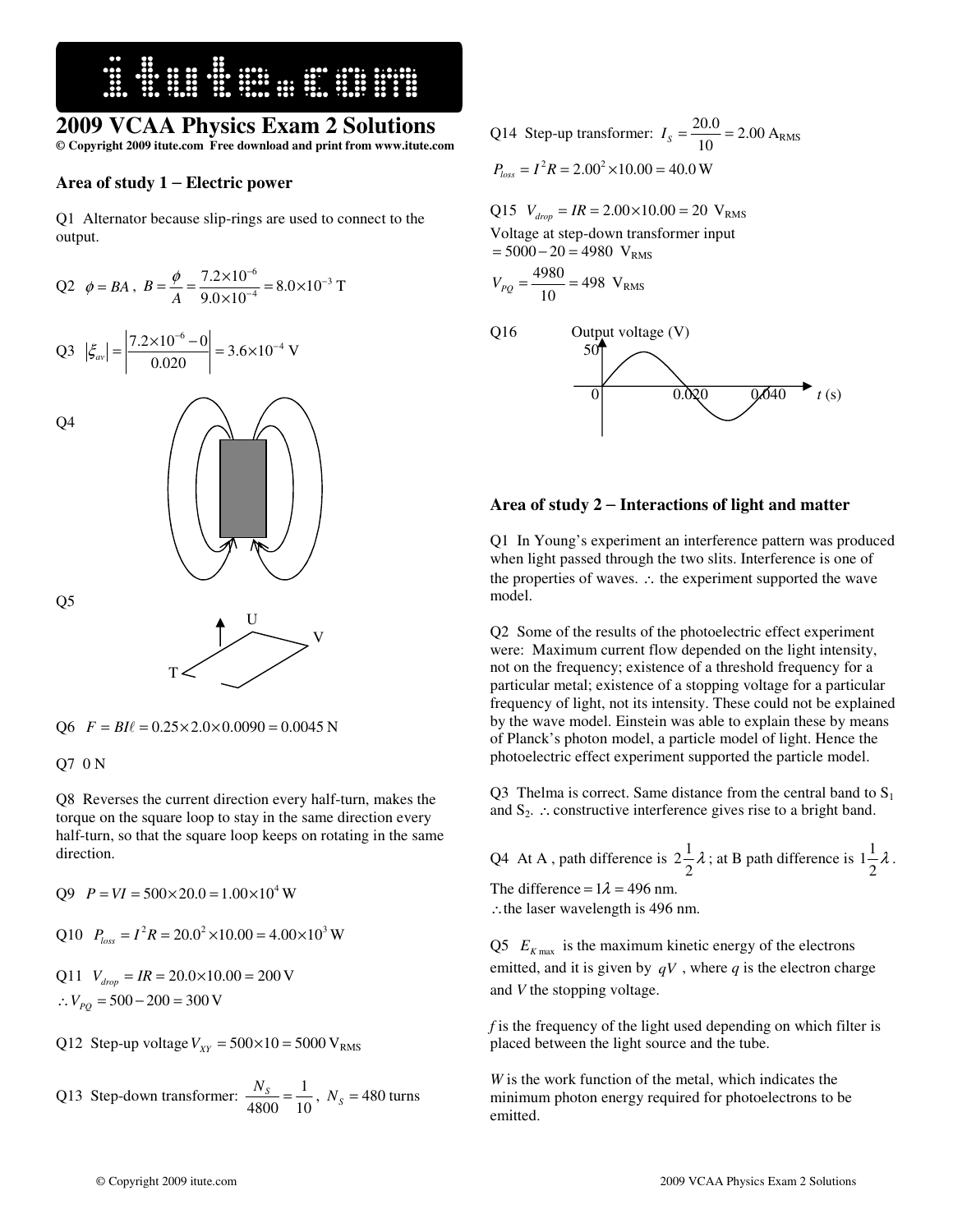#### Q6  $h = \frac{2}{4 \times 10^{14}} = 5.0 \times 10^{-15}$  $\frac{2}{10^{14}}$  = 5.0×10<sup>-</sup>  $h = \frac{2}{4 \times 10^{14}} = 5.0 \times 10^{-15}$  eVs (Gradient of the straight line).  $W = 1.5$  eV

Q7i Maximum kinetic energy will not be affected.

Q7ii The number of electrons emitted will be doubled.

$$
Q8 \tE = \frac{hc}{\lambda} = \frac{(4.14 \times 10^{-15})(3.0 \times 10^8)}{1.4 \times 10^{-10}} = 8.9 \times 10^3 \text{ eV}
$$



Q10



Q11 The first excited state is the initial state. From the  $1^{\text{st}}$  to the  $2^{\text{nd}}$ ,  $2.36 - 1.85 = 0.51 \text{ eV}$ . From the  $1^{\text{st}}$  to the  $3^{\text{rd}}$ ,  $3.01 - 1.85 = 1.16 \text{ eV}$ .

Q12 Only those standing waves of circumference equal to a whole number of wavelength can be sustained, each corresponds to a particular energy, hence quantised energy states.

#### **Detailed study 1** − **Synchrotron and its applications**

$$
Q1 \qquad C
$$

$$
Q2 \t\t B
$$

Q3 
$$
F = qE = (1.6 \times 10^{-19})(200 \times 10^3) = 3.2 \times 10^{-14} \text{ N}
$$
 C

$$
Q4 \tFd = E_K, 3.2 \times 10^{-14} d = \frac{1}{2} (9.1 \times 10^{-31}) (8.4 \times 10^7)^2,
$$
  
d = 0.1 m

Q5 
$$
F = qvB = (1.6 \times 10^{-19})(8.4 \times 10^7)(2.4 \times 10^{-4})
$$
  
= 3.2×10<sup>-15</sup> N

Q6 
$$
r = \frac{mv^2}{F} = \frac{(9.1 \times 10^{-31})(8.4 \times 10^7)^2}{3.2 \times 10^{-15}} = 2.0 \text{ m}
$$
 D

$$
Q7 \hspace{1.5cm} D
$$

$$
Q8 \t\t B
$$

$$
Q9 \t C
$$

$$
Q10 \quad n\lambda = 2d \sin \theta
$$

$$
1 \times 0.150 \times 10^{-9} = 2d \sin 15^{\circ}
$$
,  $d = 0.29 \times 10^{-9}$  m = 0.29 nm B

Q11  $\sin \theta = \frac{hc}{2d} = \frac{hc}{2dt}$ *nc d n*  $\sin \theta = \frac{n\lambda}{2d} = \frac{nc}{2df}$ . When the frequency is decreased, the incident angle increases. A Q12 Elastic scattering. Same energy after scattering. C

Q13 Inelastic scattering. Less energy after scattering. B